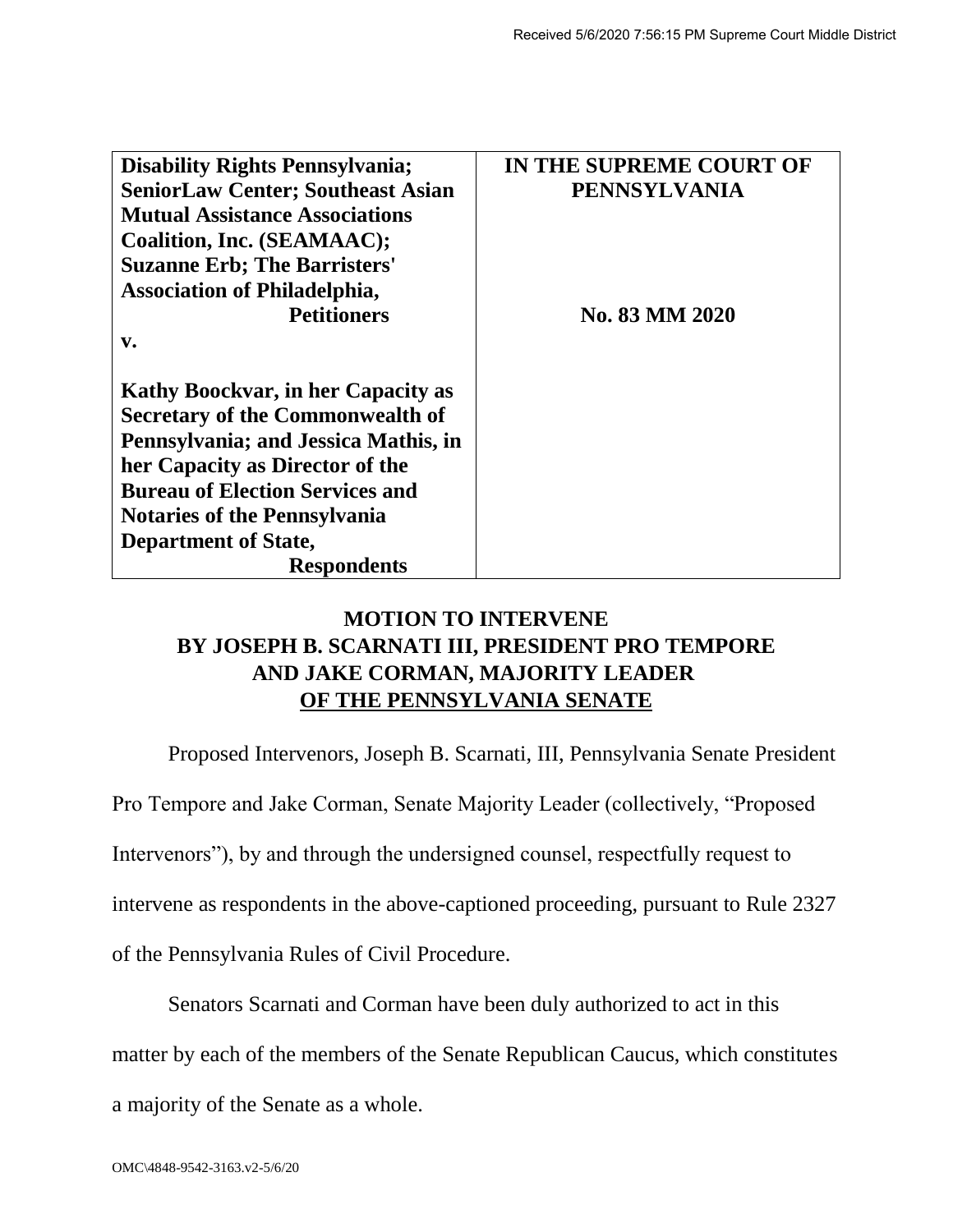In support of this motion, Proposed Intervenors submit the accompanying Memorandum of Law. Additionally, Proposed Intervenors submit their proposed preliminary objections to petitioner's pleading, attached as Exhibit A, as well as a supporting Memorandum of Law.

WHEREFORE, Proposed Intervenors respectfully requests that the Court GRANT this Motion to Intervene and permit the Proposed Intervenors to intervene as respondents in this proceeding.

Dated: May 6, 2020 Respectfully submitted, Obermayer Rebmann Maxwell & Hippel LLP

By: */s/ Lawrence J. Tabas* 

Lawrence J. Tabas (ID No. 27815) Mathieu J. Shapiro (ID NO. 76266) Richard Limburg (ID No. 39598) Centre Square West 1515 Market St., Suite 3400 Philadelphia, PA 19102 *Attorneys for Senator Joseph B. Scarnati III and Jake Corman*

Holtzman Vogel Josefiak Torchinsky PLLC

By: */s/ Jason B. Torchinsky* Jason B. Torchinsky (Va. ID No. 47481) Jonathan P. Lienhard (Va. ID No. 41648) Philip M. Gordon (DC. ID No. 1531277) Shawn T. Sheehy (Va. ID No. 82630) Gineen Bresso (Md. ID No. 9912140076) 45 North Hill Drive, Suite. 100 Warrenton, VA 20186 [\(540\) 341-8808](tel:(540)%20341-8808) (P)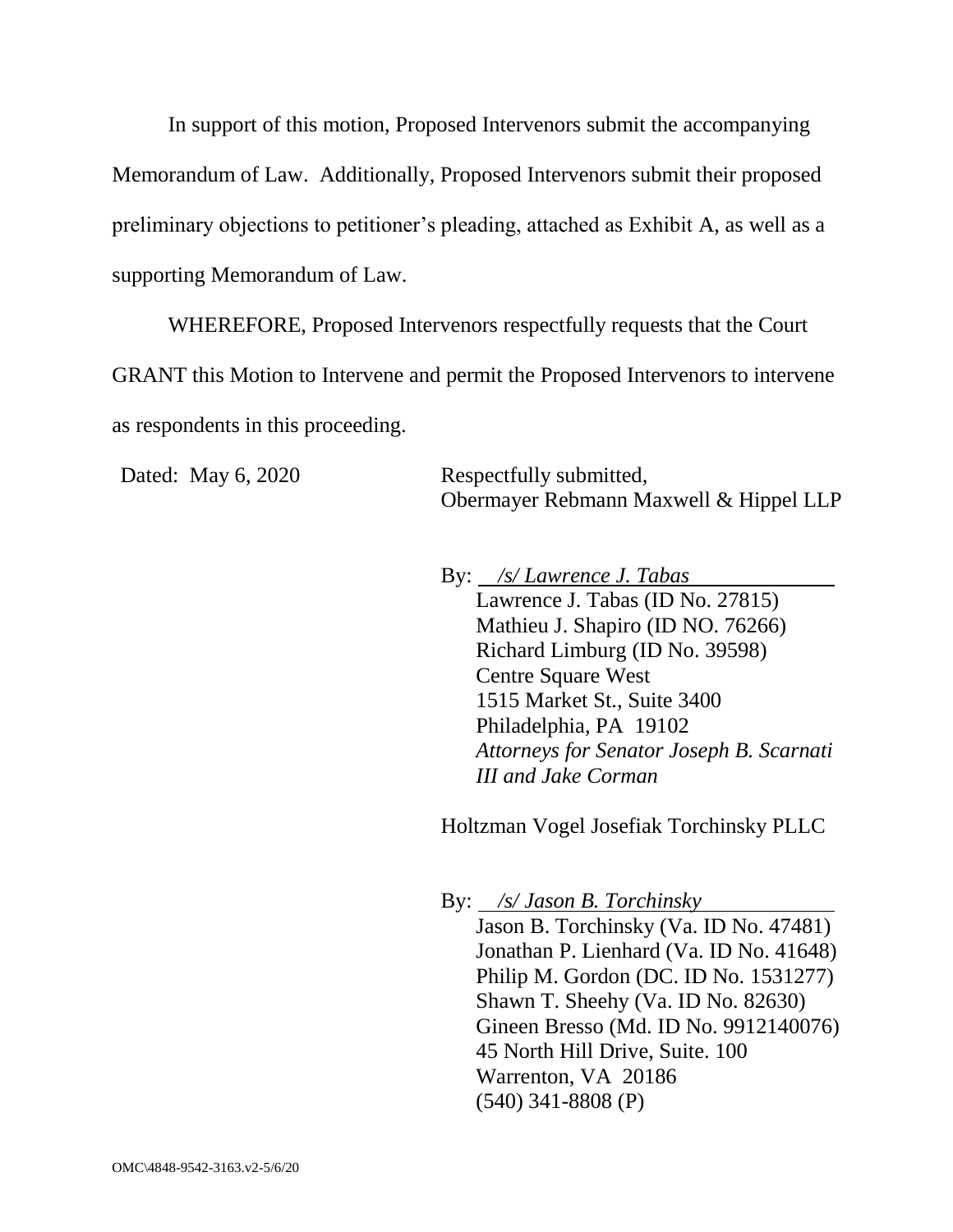*Attorneys for Joseph B. Scarnati, III and Jake Corman, pending approval of application for admission pro hac vice*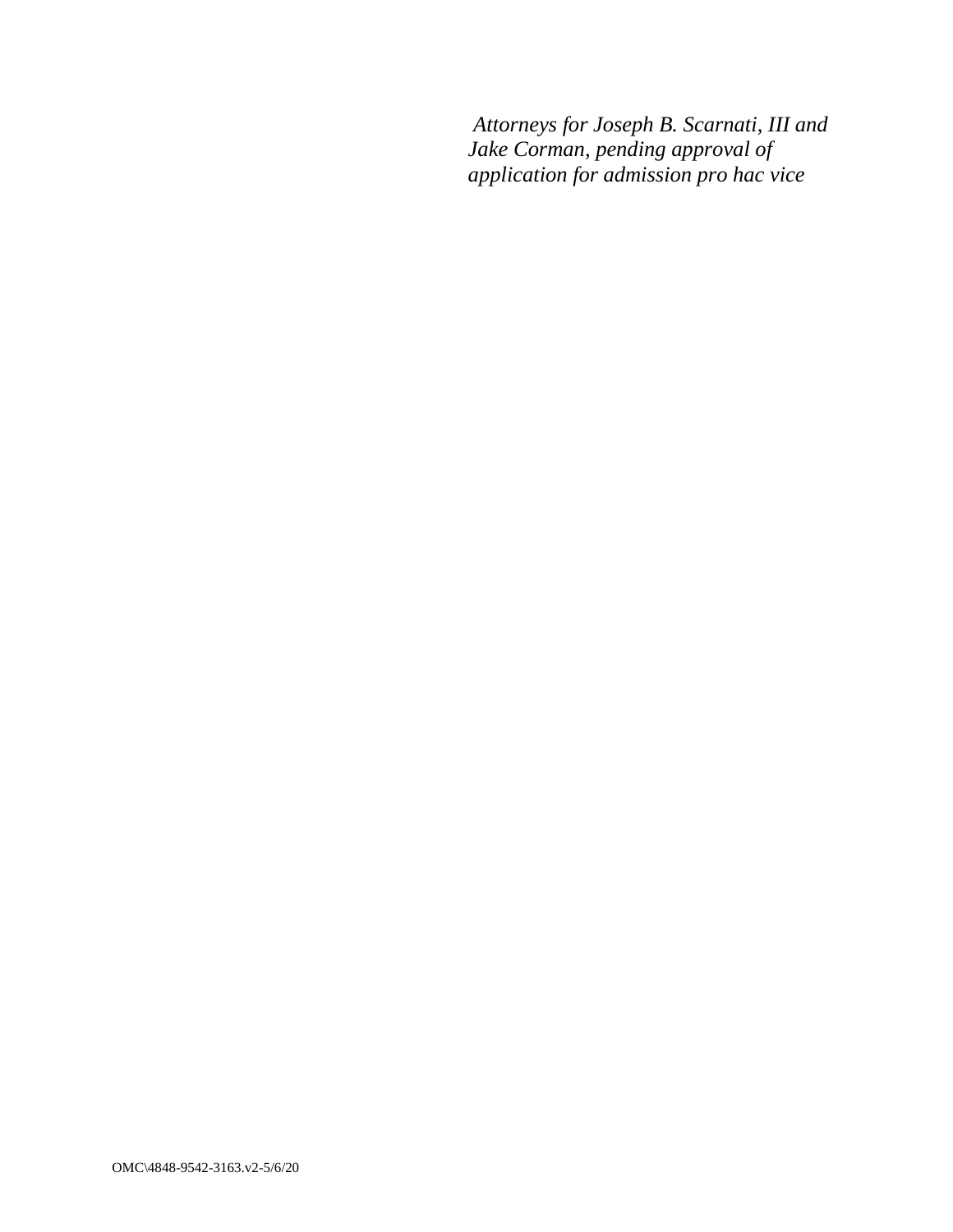## CERTIFICATE OF SERVICE

I, Richard Limburg, certify that on the date set forth below, I caused a true and correct copy of the Motion to Intervene by Senator Joseph B. Scarnati III and Senator Jake Corman and Memorandum of Law, to be served on counsel of record via email, as follows:

David B. Geffen Mary McKenzie The Public Interest Law Center 1709 Benjamin Franklin Parkway, 2d Fl. Philadelphia, PA 19103 267-546-1308 (Ph) 267-546-1319 (Ph) [bgeffen@pubintlaw.org](mailto:bgeffen@pubintlaw.org) [mmckenzie@pubintlaw.org](mailto:mmckenzie@pubintlaw.org)

Kathryn Boockvar Department of State 302 N. Office Bldg. Harrisburg, PA 17120 610-804-2913 (Ph)

Kathleen Marie Kotula Pennsylvania Department of State Bureau of Commissions, Elections and Legislation 306 North Office Bldg. Harrisburg, PA 17120 717-783-0736 (Ph) kkotula@pa.gov